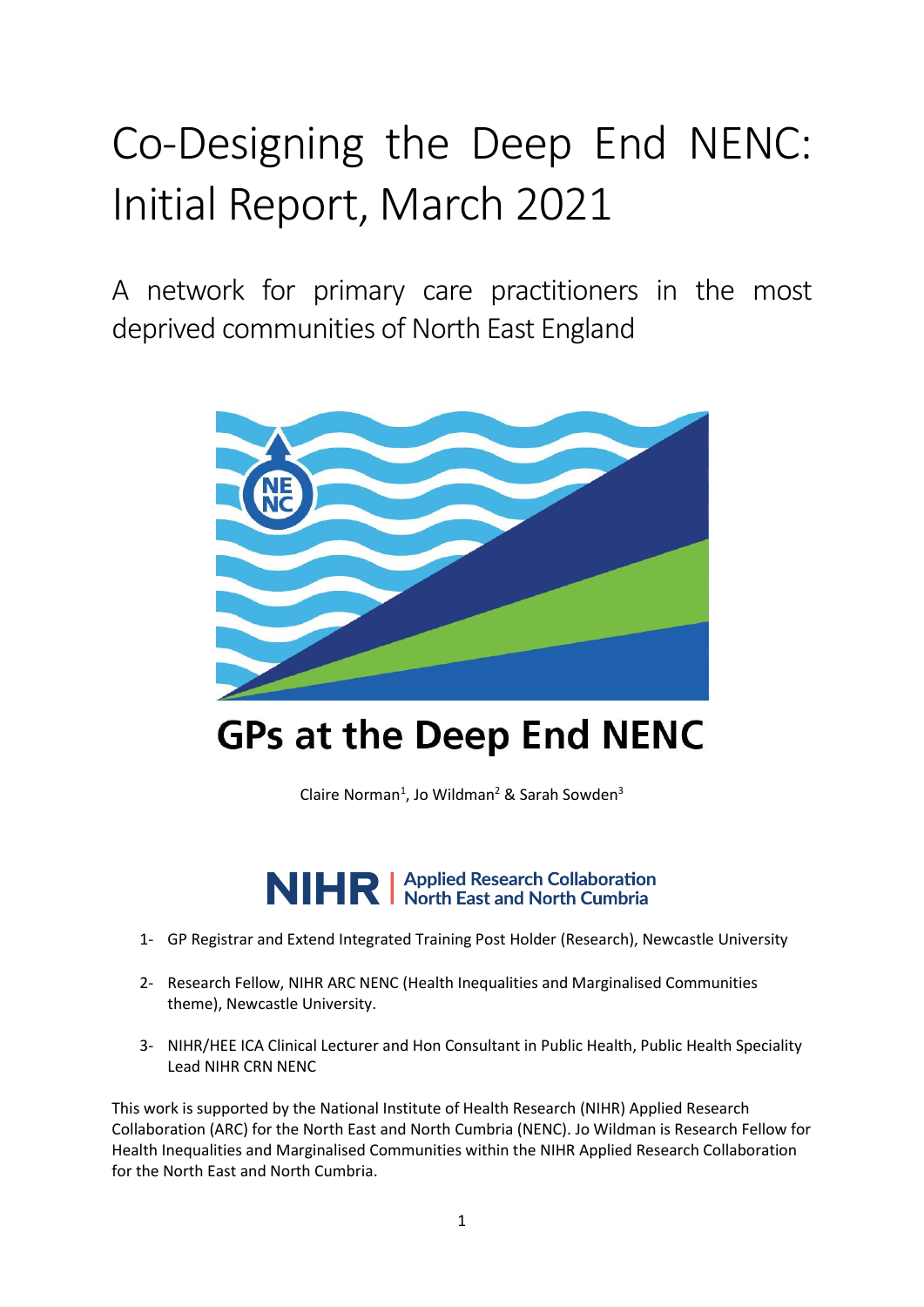## <span id="page-1-0"></span>Executive Summary

Deep End NENC has been established as a network for primary care professionals working in the most deprived communities in the region. As part of a co-design process, interviews were carried out with those who work in the region between October-December 2020: the findings of these will guide the development of our region's Deep End Network.

#### <span id="page-1-1"></span>What are the challenges facing those in the Deep End?

The most frequently cited clinical challenge for Deep End practitioners was mental health. Their patients' mental health needs were often very complex and co-morbid substance misuse was common. Existing services were not felt to meet their needs.

Other clinical challenges were drug and alcohol abuse, chronic pain, opiate and gabapentinoid overuse, child health, persistent physical symptoms and conditions that were a result of poor public health measures, e.g. smoking and COPD, obesity and type 2 diabetes. In some areas there were high numbers of asylum seekers, who also often had complex mental health needs. Housebound patients were sometimes felt to be somewhat neglected by existing health or social care initiatives. Participants were also conscious of the wider determinants of health, such as childhood trauma, unemployment, and housing.

Non-clinical challenges centred around recruitment struggles and the difficulty in finding the time to be involved in education and training, or practice development.

#### <span id="page-1-2"></span>The potential of a Deep End network

Participants saw the Deep End NENC as an opportunity to collaborate with fellow clinicians and share good practice. Being in the Deep End network brought a sense of identity, both locally and nationally. Those interviewed hoped that the network would be provide opportunities to trial new projections and initiatives, as well as be a source of advocacy for Deep End practices and patients.

#### <span id="page-1-3"></span>Measuring success

Although reducing inequalities in health is at the heart of the Deep End agenda, participants recognised that it would be difficult to quantify the role of a network in achieving this. Surrogate markers of success included improved patients' satisfaction with their care, increasing the number of applicants for jobs and assessing staff wellbeing and levels of burnout.

The main barrier to establishing a Deep End network was the fact that clinicians in deprived areas are already struggling to find time to manage their existing commitments and a new network would need to be easy to link in with.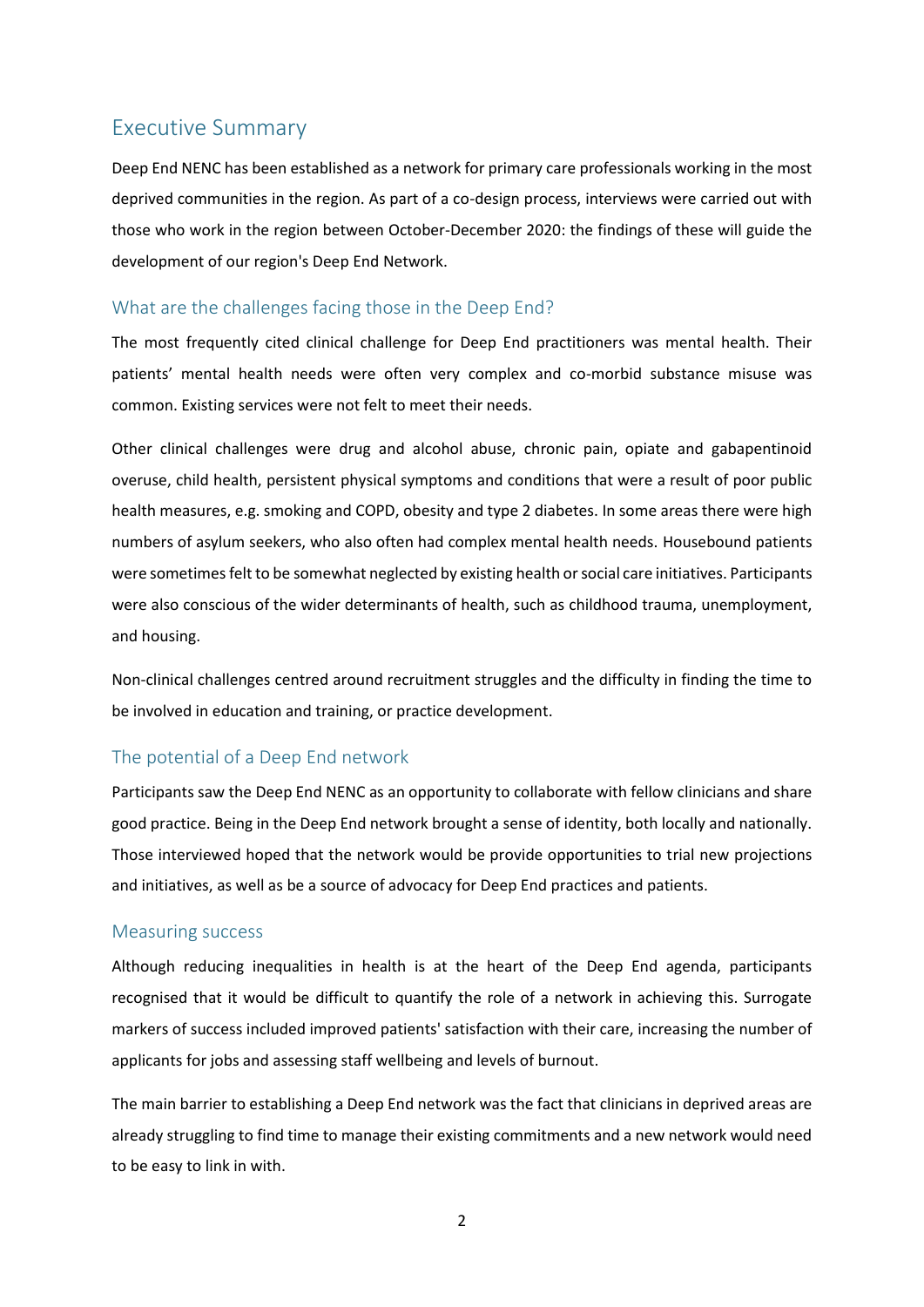#### <span id="page-2-0"></span>Covid-19

The coronavirus pandemic has brought new challenges to the Deep End. Participants described the problems they faced regarding digital poverty and access to care, low levels of health literacy and the impact of other services closing.

#### <span id="page-2-1"></span>Dissemination

These findings will be presented to the Deep End Network at a webinar in early 2021. They will also be disseminated to the Integrated Care Service Prevention Board and regional research networks.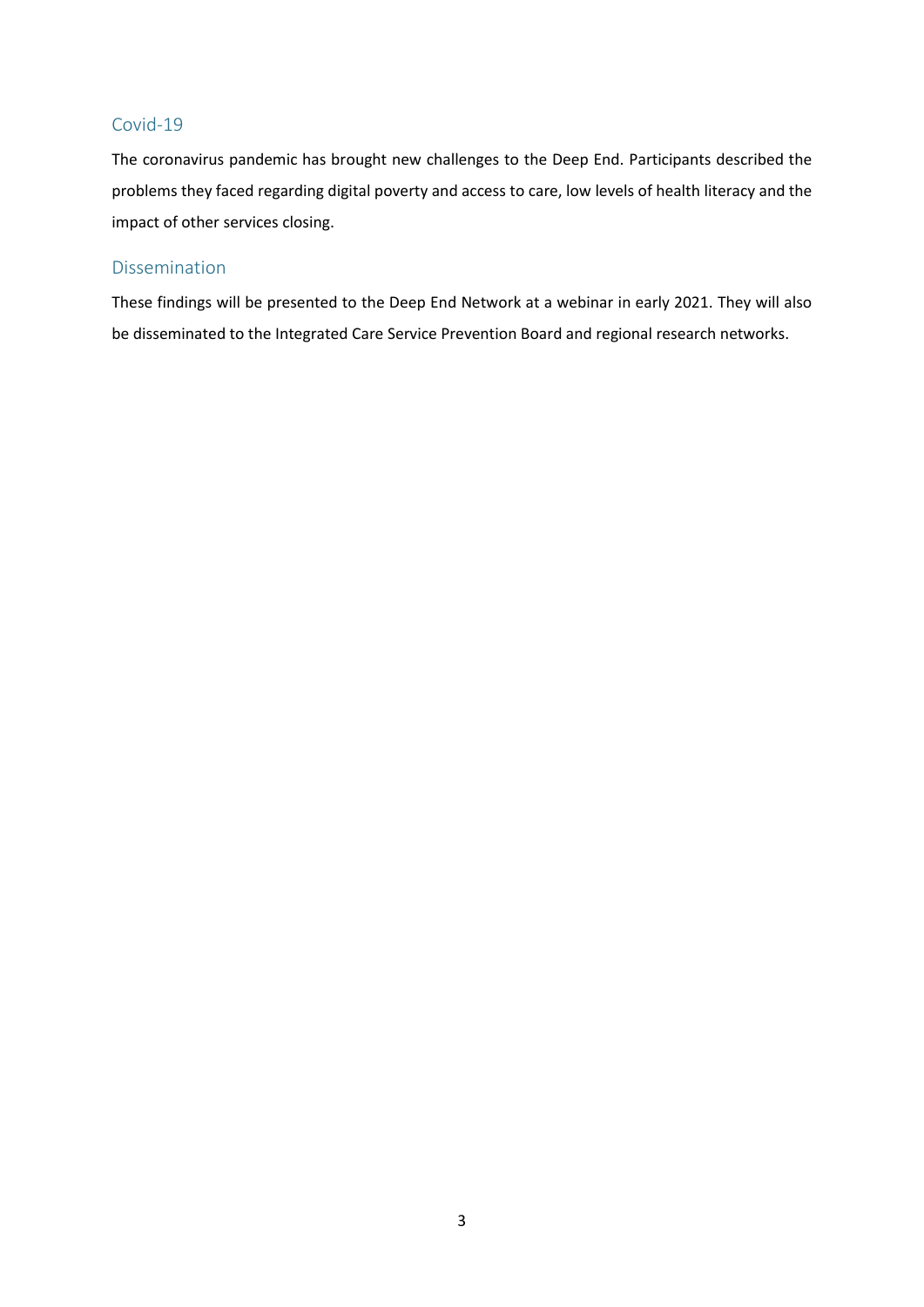## Table of Contents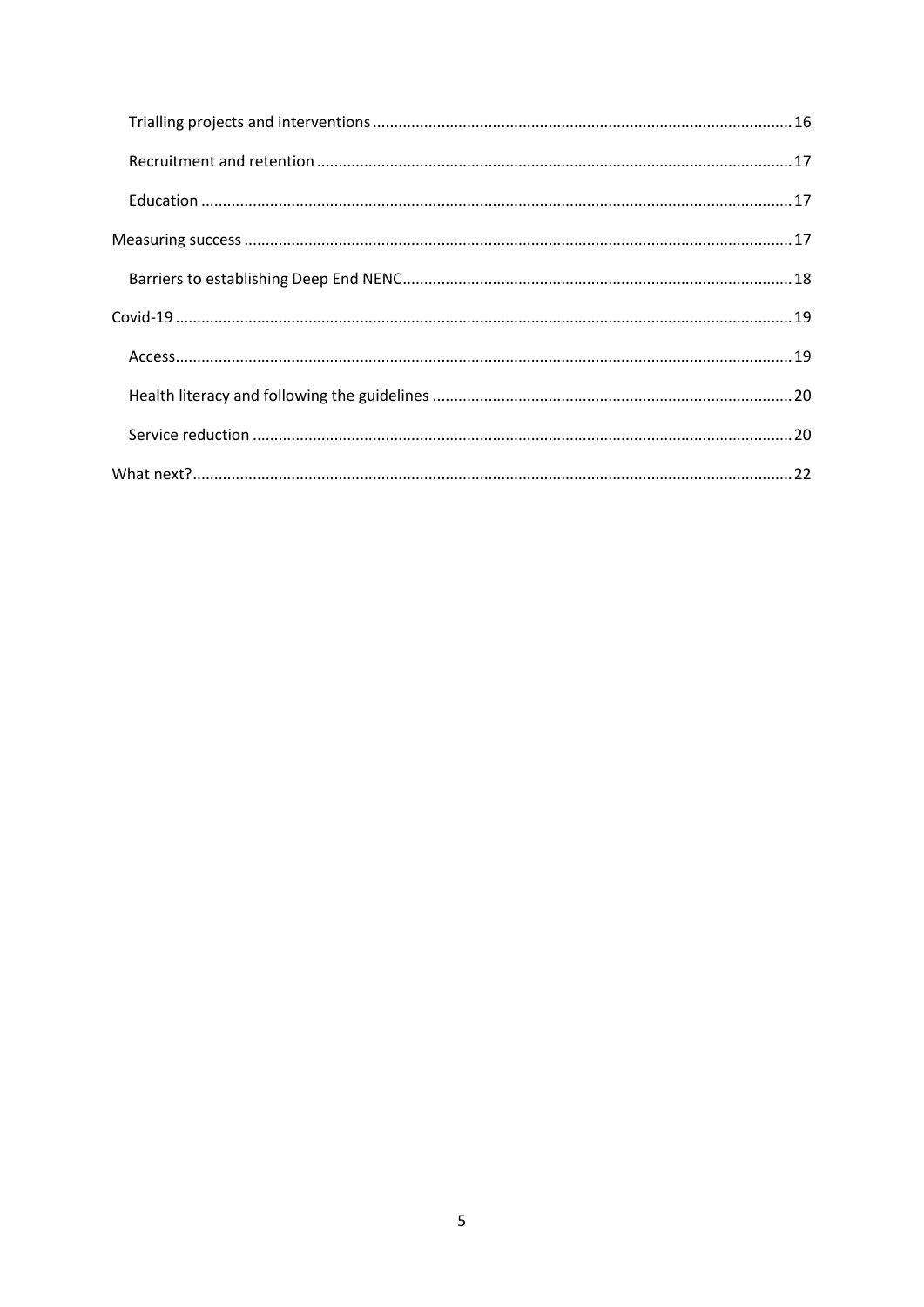## <span id="page-5-0"></span>Abbreviations

| CCG         | <b>Clinical Commissioning Group</b>    |
|-------------|----------------------------------------|
| ICS         | Integrated Care System                 |
| <b>IMD</b>  | Indices of Multiple Deprivation        |
| <b>NENC</b> | North East and North Cumbria           |
| <b>PCN</b>  | <b>Primary Care Network</b>            |
| <b>RCGP</b> | Royal College of General Practitioners |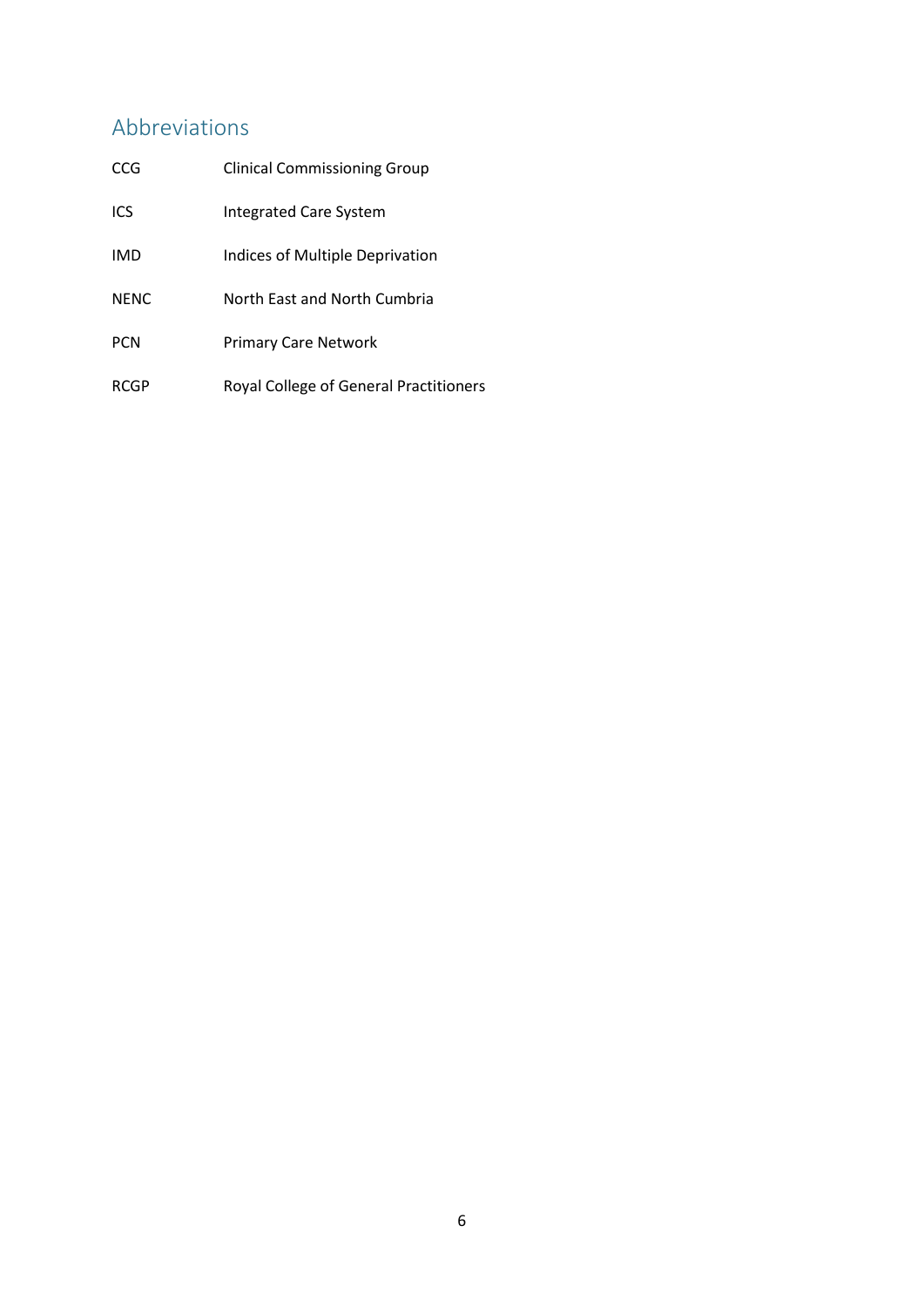## <span id="page-6-0"></span>Background

The first Deep End GP network was established in Scotland in 2009: an RCGP Scotland initiative that brought together the most deprived practices in the country and listened to the challenges they were facing and how they could be supported in addressing inequalities in health. Since then, the Deep End has gone on to give practitioners in the most deprived communities a voice and identity, lead the way on projects that aimed to mitigate the inverse care law and inspired the formation of similar Deep End networks around the world.

The North East of England is consistently ranked as having the highest poverty levels and the lowest health outcomes of any region in England. In early 2020, local GP and Public Health leaders collaborated to establish a Deep End Steering Group for the region and funding was granted from the North East and North Cumbria Integrated Care System (NENC ICS) Prevention strand to establish a network for the region.

Like the initial Scottish project, the Deep End NENC is initially focusing on areas of blanket deprivation. Practices in the region were ranked according to the proportion of patients registered who lived in the most deprived 15% of datazones according to the indices of multiple deprivation (IMD). This ranking was then linked to the national deprivation deciles and the initial 34 practices identified as Deep End were those that fell into the 10% most deprived practices in England. These practices have between 57.6% and 95.9% of registered patients living in the most deprived 15% of IMD datazones.

This report is the result of a series of interviews carried out between October-December 2020 with staff in Deep End practices. Its intention is to be used to guide the work of the Deep End steering group and clinical leads over the coming months and years.

#### <span id="page-6-1"></span>Aims

- 1. Gather experiences of frontline clinicians who are working in the most deprived GP surgeries in the region: the challenges they face and the existing solutions in place to mitigate the effects of deprivation.
- 2. Understand what primary care staff would want from a Deep End network and any barriers they perceive to establishing it.
- 3. Establish the best ways of measuring the success of a Deep End network
- 4. Understand the effects of Covid-19 on patients and practitioners in the Deep End.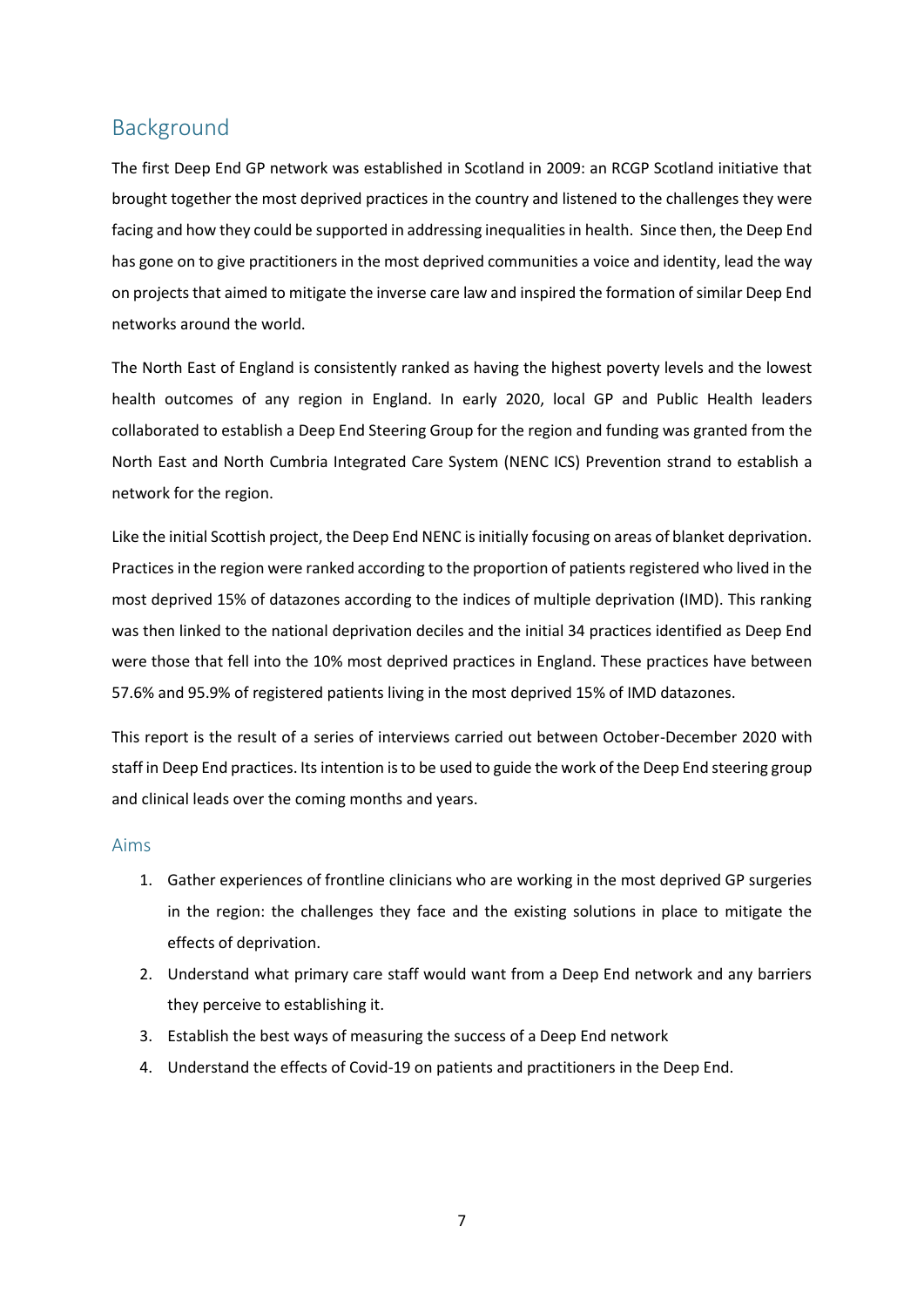## <span id="page-7-0"></span>Data gathering

Thirteen semi-structured interviews were carried out between October-December 2020. The researcher was Claire Norman, an academic GP registrar in the region. Due to the pandemic and socialdistancing guidance, all interviews were carried out remotely using the platform Zoom.

#### <span id="page-7-1"></span>Who did we speak to?

We spoke to eleven GPs (three salaried and eight partners), one district nurse and one nurse practitioner. There was a balanced gender split of interviewees, with seven male and six female participants. Participants had spent a wide range of time working in the Deep End, ranging from 3

months to 31 years, with a mean of 11 years. Staff from all Clinical Commissioning Groups (CCG) with Deep End practices in NENC were represented, with the exception of NHS County Durham CCG. Eight of the participants had attended previous webinars; the five who had not attended a webinar included the two nurses and two doctors from Teesside, indicating that more engagement may be required with these groups.

Our sampling strategy was purposive in that we endeavoured to speak to practitioners from across the region and ideally from a range of staff backgrounds, not just doctors. However, we recognise the effect of the Covid-19 pandemic on patient care and workforce availability will have had a negative effect on primary care staff availability to participate in these interviews. All practices in the region were contacted via their practice managers but most interviews were arranged on the basis of direct contact with the clinician and onward snowball sampling.

| <b>TABLE 1. PARTICIPANT CHARACTERISTICS</b> |                       |              |  |  |
|---------------------------------------------|-----------------------|--------------|--|--|
|                                             | <b>CHARACTERISTIC</b> | N            |  |  |
| <b>GENDER</b>                               |                       |              |  |  |
|                                             | Male                  | 7            |  |  |
|                                             | Female                | 6            |  |  |
| <b>OCCUPATION</b>                           |                       |              |  |  |
|                                             | GP partner            | 8            |  |  |
|                                             | Salaried GP           | 3            |  |  |
|                                             | Nurse practitioner    | 1            |  |  |
|                                             | District nurse        | 1            |  |  |
| TIME SPENT WORKING IN THE DEEP END          |                       |              |  |  |
|                                             | 0-3 years             | 3            |  |  |
|                                             | 4-9 years             | 3            |  |  |
|                                             | 10-20 years           | 3            |  |  |
|                                             | 21-31 years           | 4            |  |  |
| <b>CLINICAL COMMISSIONING GROUP</b>         |                       |              |  |  |
|                                             | Newcastle             | 7            |  |  |
|                                             | <b>Tees Valley</b>    | 3            |  |  |
|                                             | Sunderland            | $\mathbf{1}$ |  |  |
|                                             | North Tyneside        | $\mathbf{1}$ |  |  |
|                                             | South Tyneside        | 1            |  |  |
| PREVIOUS WEBINAR ATTENDEE                   |                       |              |  |  |
|                                             | Yes                   | 8            |  |  |
|                                             | No                    | 5            |  |  |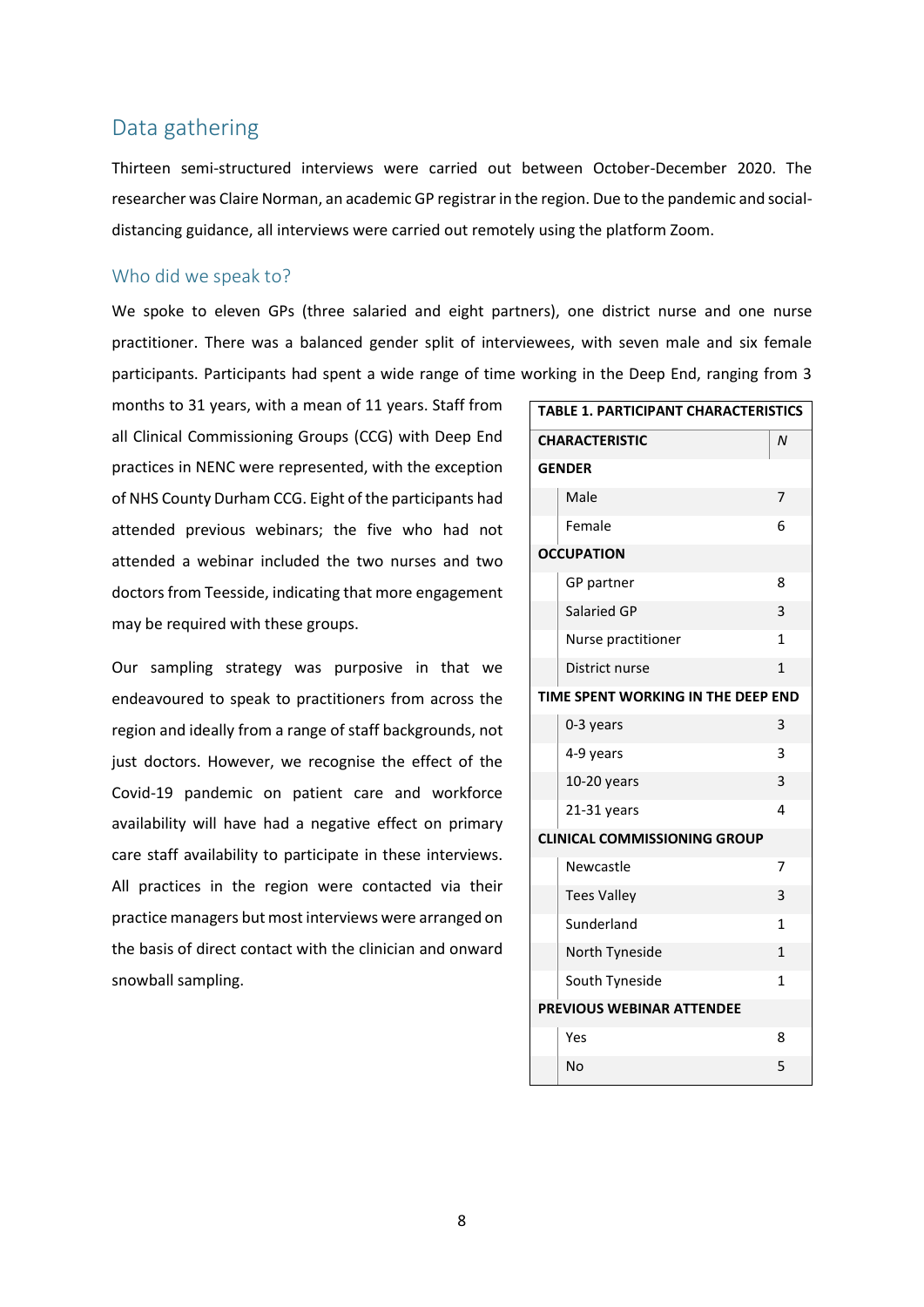## <span id="page-8-0"></span>Experiences of working in the Deep End

#### <span id="page-8-1"></span>Clinical challenges

All participants interviewed recognised the impact that deprivation had on the health of their populations. This was seen in the sheer volume of chronic diseases in relatively young people and also in the low expectations that patients had for their health. Intergenerational cycles of ill health were remarked upon, with "getting to 55" being seen as an acceptable aim.

Deep End practitioners were keen to move away from the medical model of health and illness but were often met with resistance from patients, for whom a pill from the doctor was seen as the only acceptable solution to their condition. There was a lot of awareness that they were practicing 'social medicine' rather than biomedicine and that many of the physical and psychological conditions they saw were rooted in years of living in poverty, unemployment or job insecurity and childhood trauma.

High levels of smoking, substance misuse, obesity and alcohol dependence were seen throughout the region. A few practitioners attributed this to poor lifestyle choices but most acknowledged that these issues went hand-in-hand with deprivation and were often ingrained in communities. When asked about current strategies to reduce these public health problems, participants felt that they often did not adequately target those most in need. Housebound patients in particularly were rarely included in health promotion strategies and struggled to find smoking cessation support. One GP said of brief interventions:

*"You've got less buy-in, you've got less motivation, you've got less education, less self-motivation. So I think, you know, ninety second intervention really with many of our patients If it's understood will be falling on deaf, deaf ears really much of the time" Interview 5*

A few conditions were mentioned specifically as being particularly challenging or prevalent, with Mental Health being addressed below. Chronic pain, persistent physical symptoms, prescription drug dependence and supporting young families with child health were areas that Deep End practitioners felt more support would be beneficial.

#### <span id="page-8-2"></span>Mental health

Mental health was singled out as the main area that staff in Deep End GP surgeries felt overwhelmed by. Practitioners were sympathetic to the difficult lives that their patients had had, often involving complex trauma, childhood abuse and domestic violence. Comorbid substance misuse or alcoholism were common. The current sources of primary care mental health support were not felt to be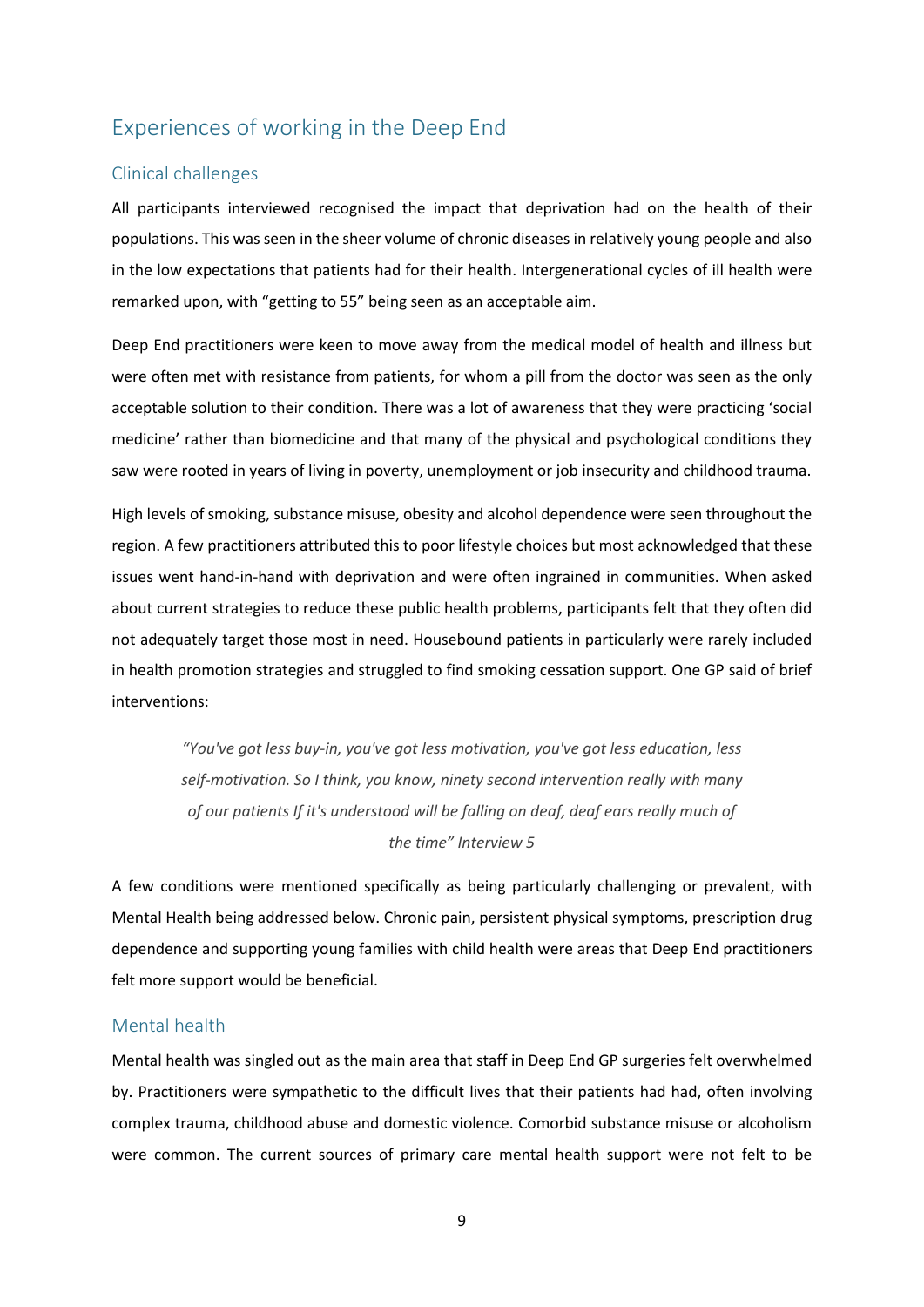adequate and clinicians felt uncomfortable with the options that they were able to offer. There were long waiting lists for Talking Therapies services (9-18 months depending on the region) and it was felt that the therapies offered were unlikely to be adequate to deal with the complex histories of Deep End patients.

Practitioners spoke of the challenges of patients with a dual diagnosis of mental health and alcoholism or substance misuse, which meant that they were 'bounced' from one service to another, too complex for the narrow inclusion criteria for either community mental health teams or substance misuse services. This could lead to patients feeling consistently rejected and even more reluctant to engage with specialist services, resulting in more responsibility and complex care for their GP.

#### <span id="page-9-0"></span>Access to services

Practitioners acknowledged there were high rates of 'DNAs' (Did Not Attend) among their patients and improving access was an area that practices were keen to address. Appointments for talking therapies and pain clinics were specifically mentioned. Often the barriers were practical, with patients not having the means to attend appointments in central hospitals – they did not drive and public transport was expensive and time consuming. There was a perception that some patients were reluctant travel to areas they were unfamiliar with, that might be socioeconomically different. For others, a lack of time and health literacy meant they did not prioritise their own health over many competing priorities.

*"And we often don't have chance to kind of dig into more, well what can we do to support your family, to support you, so it's about looking at that person, looking at the patient as a whole person and everything that's going on around that makes their life really difficult, probably in ways that we could not imagine having to live through, and all we're seeing is "Oh they've disengaged again". Well, there's obviously loads of reasons behind that. And it's easy to just say "well they didn't go to the appointment." To be able to have time with a patient to just sit and say, Look what's going on. Tell me about your life. Tell me what it is what it is* 

*that's going on that's really hard or what is it that we can help you with to support you so we can get your underlying problems, you know, you can't give up smoking cos you're so stressed, well what's making you so stressed, what can we support you with, kind of thing. Okay. That's all social. It's not medical. But it does have an impact on their medical health" Interview 3*

10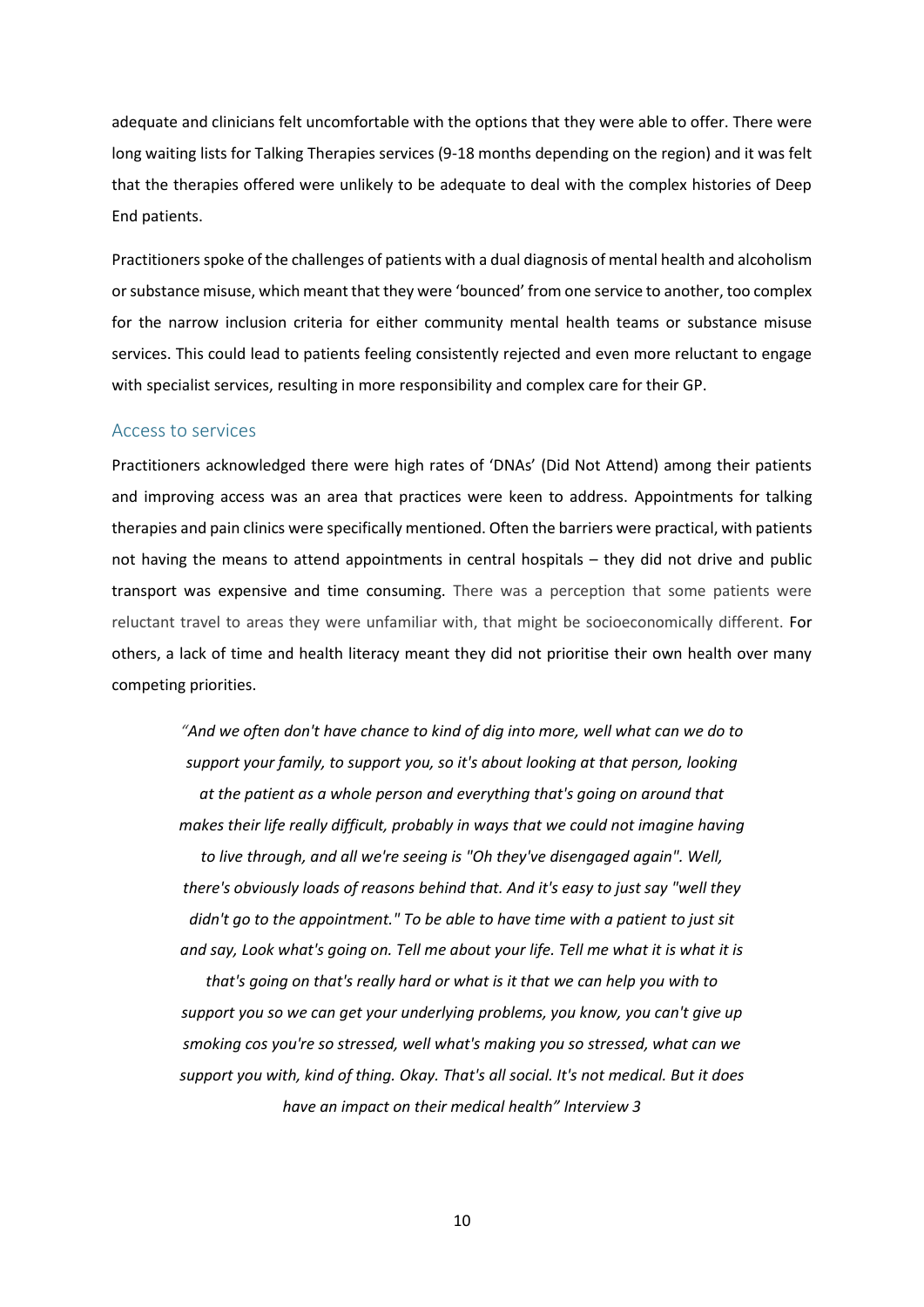#### <span id="page-10-0"></span>Frequent attenders or users of services

A lot of GPs acknowledged that a small number of patients took up a disproportionate amount of practice time. Often this was reflective of complex social circumstances or alcohol or drug dependency. Some had already worked on solutions to this (e.g. coffee mornings for socially isolated patients, child health education sessions for vulnerable parents) but others mentioned it was something they would like support with.

> *"She pointed out that you know 40% of our appointment book is taken up by 5% of our patients. And so those 5% of patients are not having their needs met so it's about standing back and going well, what can we do at a system level to meet these people's needs better" Interview 1*

Frequent attendance at Emergency Departments was also a concern because this had financial implications for the CCG. It was felt that improving access to GP services might reduce ED attendance and save money overall.

#### <span id="page-10-1"></span>Asylum seekers and non-English speaking patients

While some participants practised in relatively un-diverse areas, with largely white working-class patient registers, a common theme was the increasing number of asylum seekers and refugees who had been re-housed in the North East. In the Teesside area there are two practices that have been specially commissioned to be specialist asylum seeker practices. Clinicians who worked there again described mental health as a big challenge: given that the majority of asylum seekers had by definition come from incredibly difficult social circumstances, often with a tortuous journey to the UK, there are no specialist mental health services for this group in the region. There are some therapy providers with a special interest in the area, but this was never established as a specific service. Working with these populations also involved a lot of liaising with legal charities and services and writing time consuming reports.

Some areas also had a high proportion of patients for whom English was not their first language. This was challenging for clinicians who worried that they were not able to provide appropriate care or that their patients did not understand the way that the NHS worked, particularly around maternity services and diabetes care. One practice had previously had an in-house interpreter who assisted patients with making appointments and arranging prescriptions, but this had been stopped due to funding cuts.

#### <span id="page-10-2"></span>Recruitment and staffing

Experiences of recruitment were variable although most GPs acknowledged that this was becoming harder. Some doctors spoke of senior doctors retiring early due to the increasing demands of their

11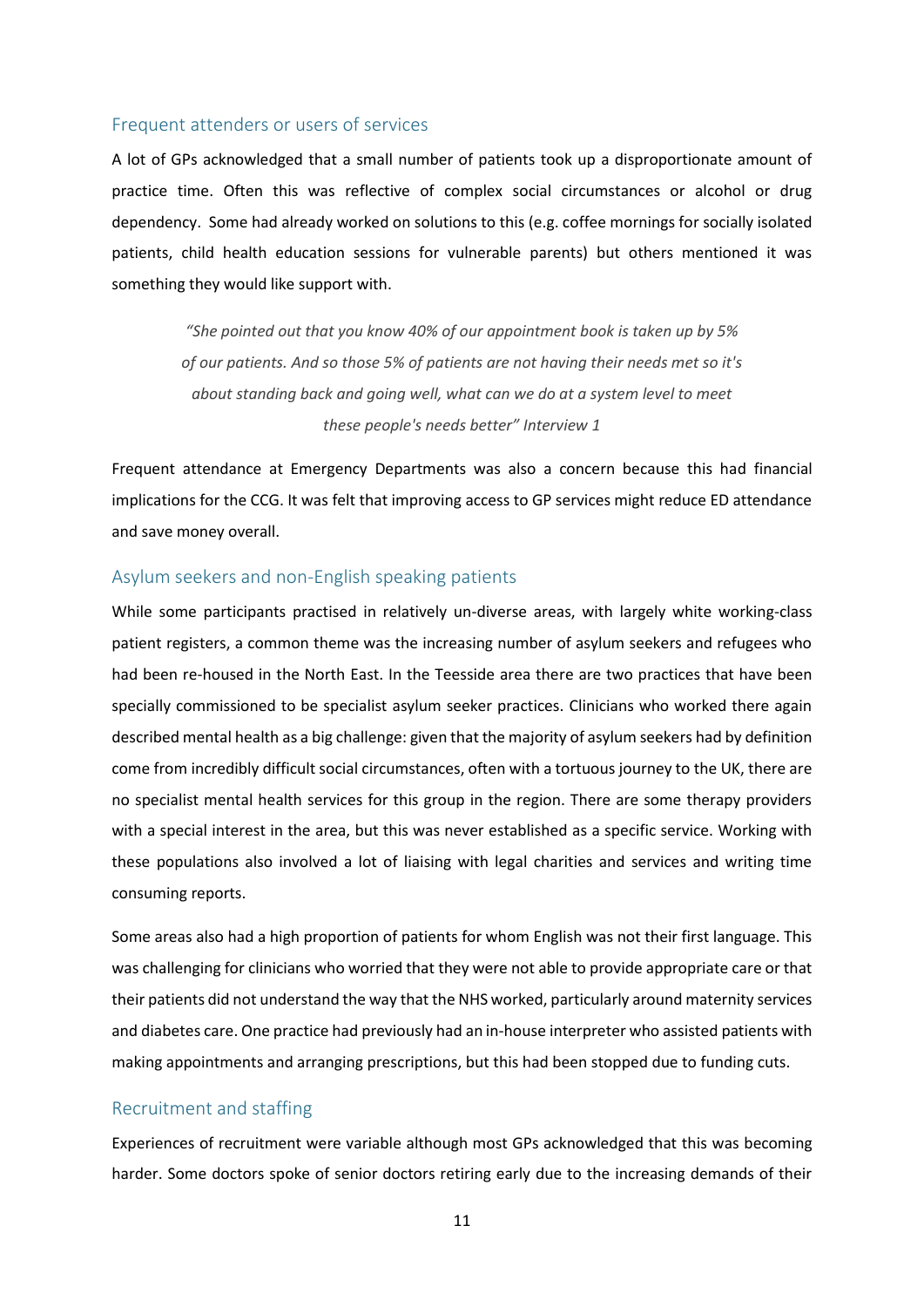NHS work. Interestingly, the nurses interviewed spoke positively about recruitment and of working in Deep End communities, citing a generally younger and more vibrant patient group that led to more enjoyable interactions than in more affluent areas.

Recruitment challenges in the Deep End must be set against a national picture of increasing demand for GPs. However, clinicians described particular challenges that they were facing with regards to recruitment:

- There seems to be an increasing preference for working in larger practices whereas Deep End practices were often smaller or single-handed
- The high level of clinical and administrative demands on practices meant they often did not have the time or headspace to apply for fellowship or career-start posts
- Newly qualified GPs(and other professionals) were wary of working in Deep End practices due to the perception that it was all just "sick notes and saying no to diazepam."

Nevertheless, some Deep End practices in the region were thriving, with far-reaching reputations of high-quality care, close-knit teams, and innovative approaches to managing the challenges of deprivation medicine. There appeared to be a dichotomy between practices that were doing very well and others who really struggling and often needing to merge or be taken over by bigger surgeries who didn't have the recruitment difficulties. We are conscious that the practices who are facing the greatest difficulties are probably not represented in these interviews due to the pressures on their time, particularly in the Durham and Teesside region.

Some participants believed that Deep End practices should be prioritised for any recruitment strategies over surgeries in more affluent areas in order to mitigate the effects of the Inverse Care Law.

#### <span id="page-11-0"></span>Education and training

Being a training practice (for medical and nursing students, GP registrars, practice nurses and physician's associates) was often cited as being a crucial factor in successfully recruiting staff further down the line.

> *"I think because we're large and we're a training practice and do a lot of teaching and are quite well known. Certainly, medical clinical staff wasn't a problem before… And yeah generally, we keep our trainees. So trainees who come and actually like us, stay" Interview 8*

In addition to providing exposure to working in the Deep End, being a training practice means that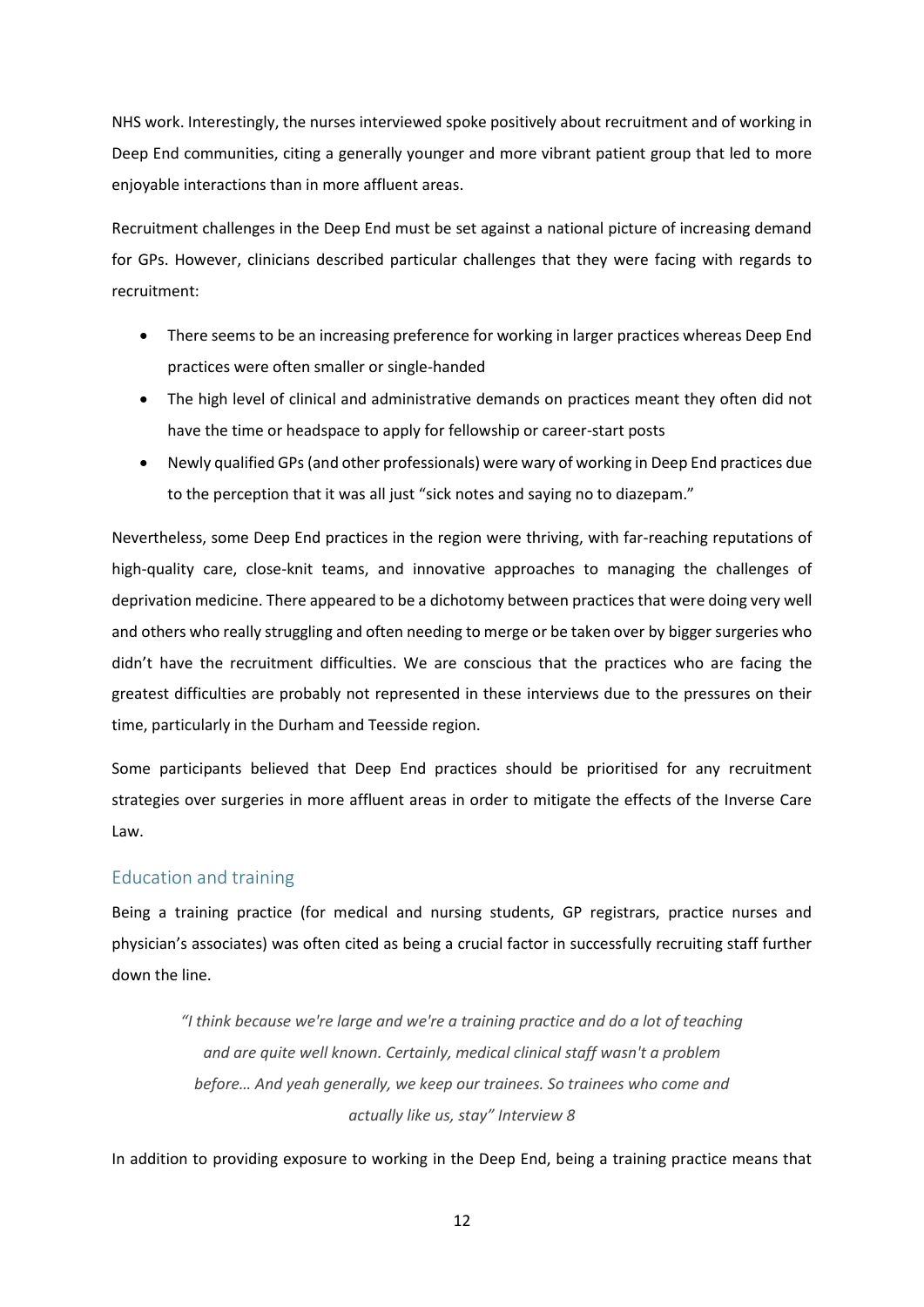there is a lot of oversight from the university or the GP training scheme which provides a reassuring level of quality control and accountability. Being a training practice also brings additional income.

Unfortunately, several practices described the challenges of becoming a training practice. Not only are there the additional time requirements to incorporate teaching and training into the working day, the process of becoming an accredited trainer was very time-consuming, involving reflective essays and producing video-recordings of the potential trainer in action. The practice building itself needs to become accredited: again, this was a challenge for smaller surgeries who did not have enough rooms to bring in an extra trainee or student.

#### <span id="page-12-0"></span>It's not all bad…

Although working in the Deep End could be stressful and challenging, not a single participant expressed a desire to work anywhere else and most made a point of stating that they were much happier working in the Deep End than in areas of affluence, perceiving the challenges of the 'demanding' patient to be universal, just taking different forms in different areas. Some participants had actively sought out a very deprived practice to work in, others had spent time there in training and decided to stay.

Working in the Deep End was felt to be more rewarding and practitioners felt that they were working where they were most needed. Several referred back to their medical school personal statements and their desire to help people and make a difference: they felt working in the Deep End was the best place to meaningfully do this. Left-leaning political ideals and an interest in public health were also common characteristics.

The North East in general is a desirable place to live and work – every participant was either born in the region or had done part of their training here and stayed. Good quality of life, affordable housing, and the relative ease of both halves of medical couples being able to get jobs in the region were cited as positives.

## <span id="page-12-1"></span>Existing strategies

The participants spoken to had often pro-actively developed innovations to help overcome some of these challenges. These included:

- Attendance reduction strategies Educational workshops for young or otherwise vulnerable parents and social coffee mornings for isolated patients
- Employing a practice psychologist to do GP sessions
- Proactively contacting all patients who did not attend appointments or screening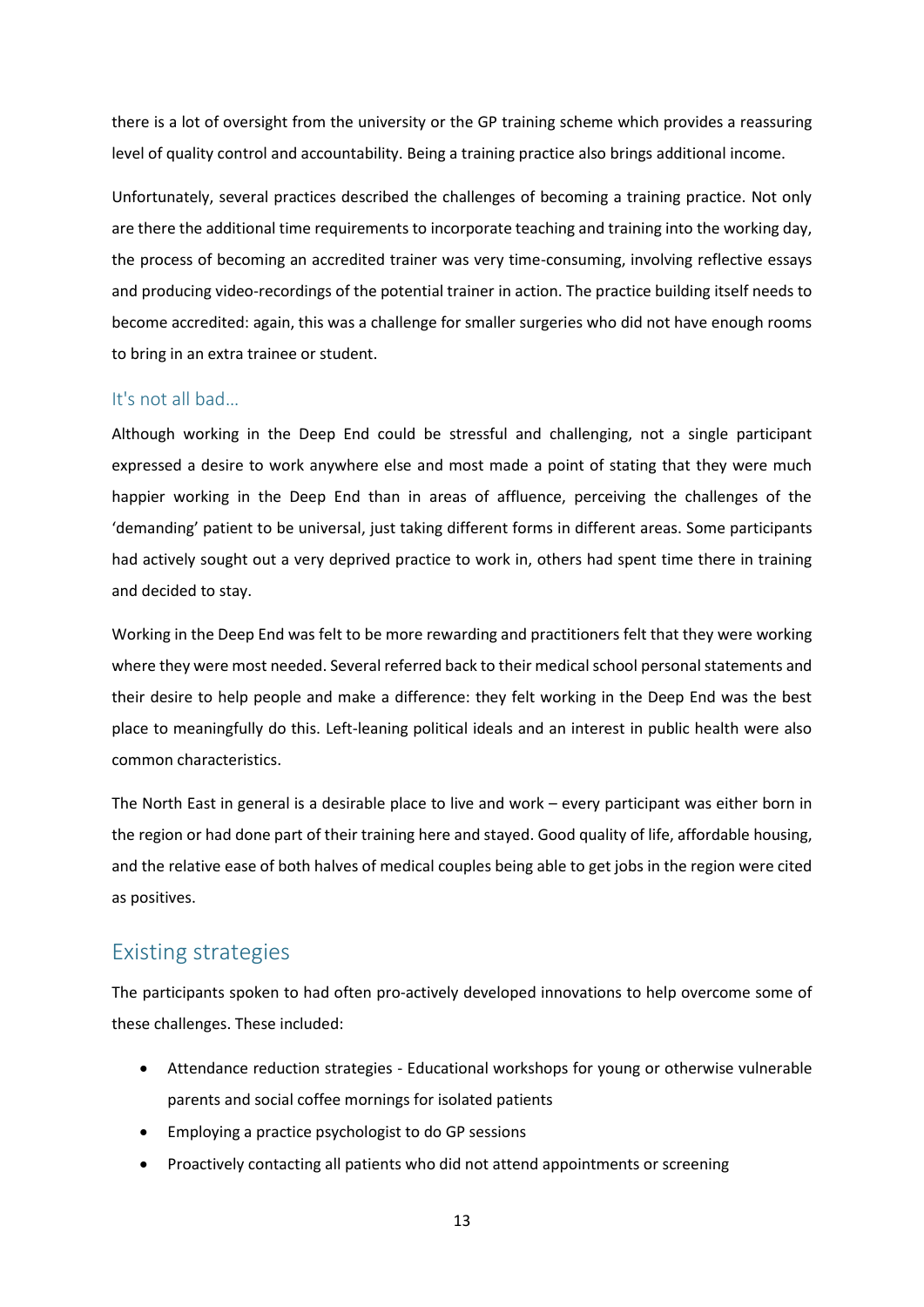- Having food, clothing or hygiene products available in the waiting room
- Group consultations for patients with persistent pain
- Nurse-practitioner led chronic disease appointments for housebound patients, with a focus on personalised goal setting rather than numerical targets or QOF
- In-practice smoking cessation service
- Pharmacist-led opiate and gabapentinoid reduction service
- Promoting local food charities or food banks in the waiting room or via social media channels.

One practice in Middlesbrough had been specifically commissioned for asylum seekers and patients with substance misuse problems: this allowed them to employ staff with specialist skills and their relatively low list size meant there was more time to be flexible with appointment times and provide support for patients with legal claims and other social problems.

#### <span id="page-13-0"></span>Link workers

Most GPs were aware of the social prescribing link workers and spoke very highly of them. Some felt that they would prefer more autonomy over work done by the link workers because at present they are generally employed by the PCN. Some raised concerns about the level of risk that link workers were asked to take on, relative to their level of qualification or expertise. There was also a concern that due to Covid-19 there had been a reduction in the number of services available to refer people into, coupled with an increase in the number of patients who might benefit from them. The district nurse participant was not aware of the link workers although felt they could be a very useful source of support for housebound patients, indicating that some wider promotion of these services was required.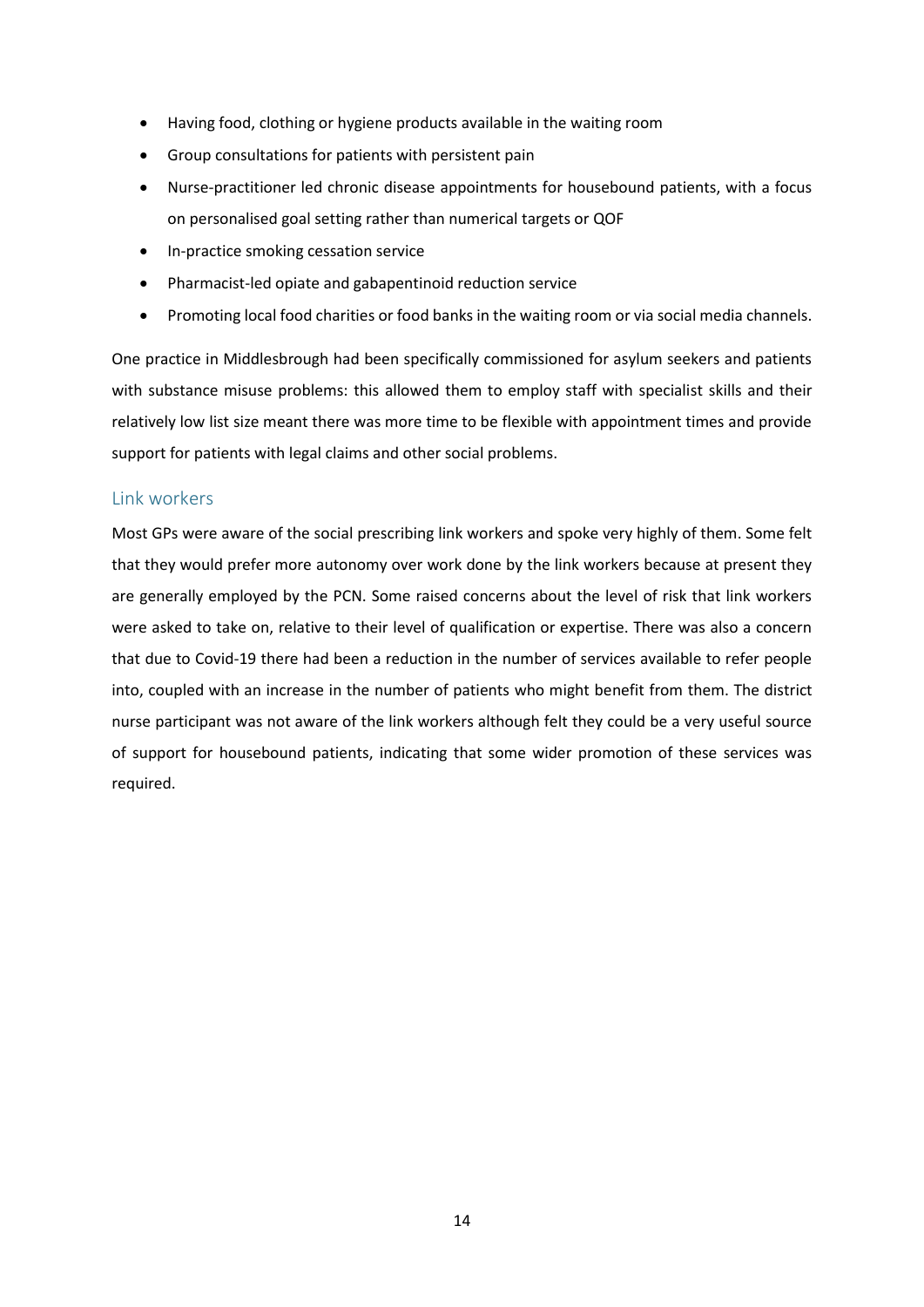## <span id="page-14-0"></span>External Organisations

Some GP surgeries already had existing links with local organisations or were aware of the work they were doing to support people who live in areas of high deprivation.





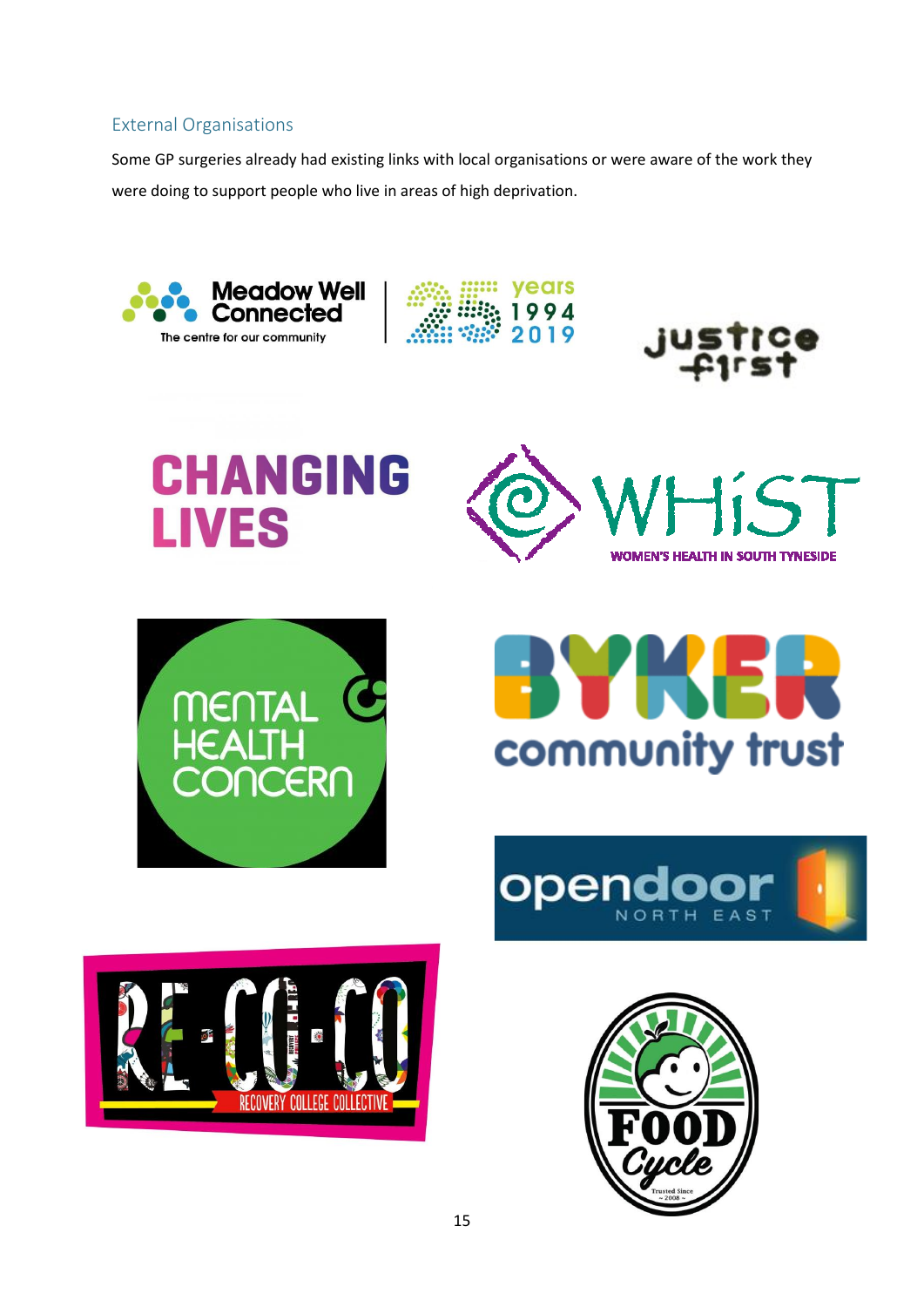## <span id="page-15-0"></span>Aspirations for a Deep End network

Participants who had attended the webinars, or were aware of the Deep End work by Graham Watt et al in Glasgow, were generally enthusiastic about the prospect of a Deep End network for NENC.

#### <span id="page-15-1"></span>Forming relationships

The idea of having a collegiate network of practitioners who face similar challenges was very welcome. Building relationships was recognised as a way to establish change and share good practice.

> *"Basically, the stuff you're doing in one area is applicable to somewhere else and having some means of sharing that and having a forum for discussion is really useful" Interview 6*

#### <span id="page-15-2"></span>Advocacy

Several GPs hoped that a Deep End network would be an opportunity for practices and practitioners in the most deprived areas to have a seat at 'high level tables', particularly around areas of funding and resource allocation. Practices who were the only Deep End surgery in their PCN or CCG hoped that being part of the network might help to champion their cause more locally.

#### <span id="page-15-3"></span>Recognition

Being part of a Deep End network, and in turn part of the wider, global Deep End movement, gave practitioners a sense of identity.

> *"The first step is actually to recognise. I mean, I never realized we were a Deep End practice, you know, I mean, I knew I worked in a deprived area and I knew there were challenges that came with that but also just a recognition that actually you are working with some of the, perhaps most difficult parts… just a recognition and kind of giving you a bit of an extra bit of your identity, which I think is really is really helpful already" Interview 10*

#### <span id="page-15-4"></span>Trialling projects and interventions

In keeping with the projects trialled in Glasgow and Deep End networks, participants were often keen for new projects or initiatives to be trialled, with the general aim of reducing health inequalities and mitigating the inverse care law.

Project ideas included:

• More time and longer consultations to work with frequent attenders and complex patients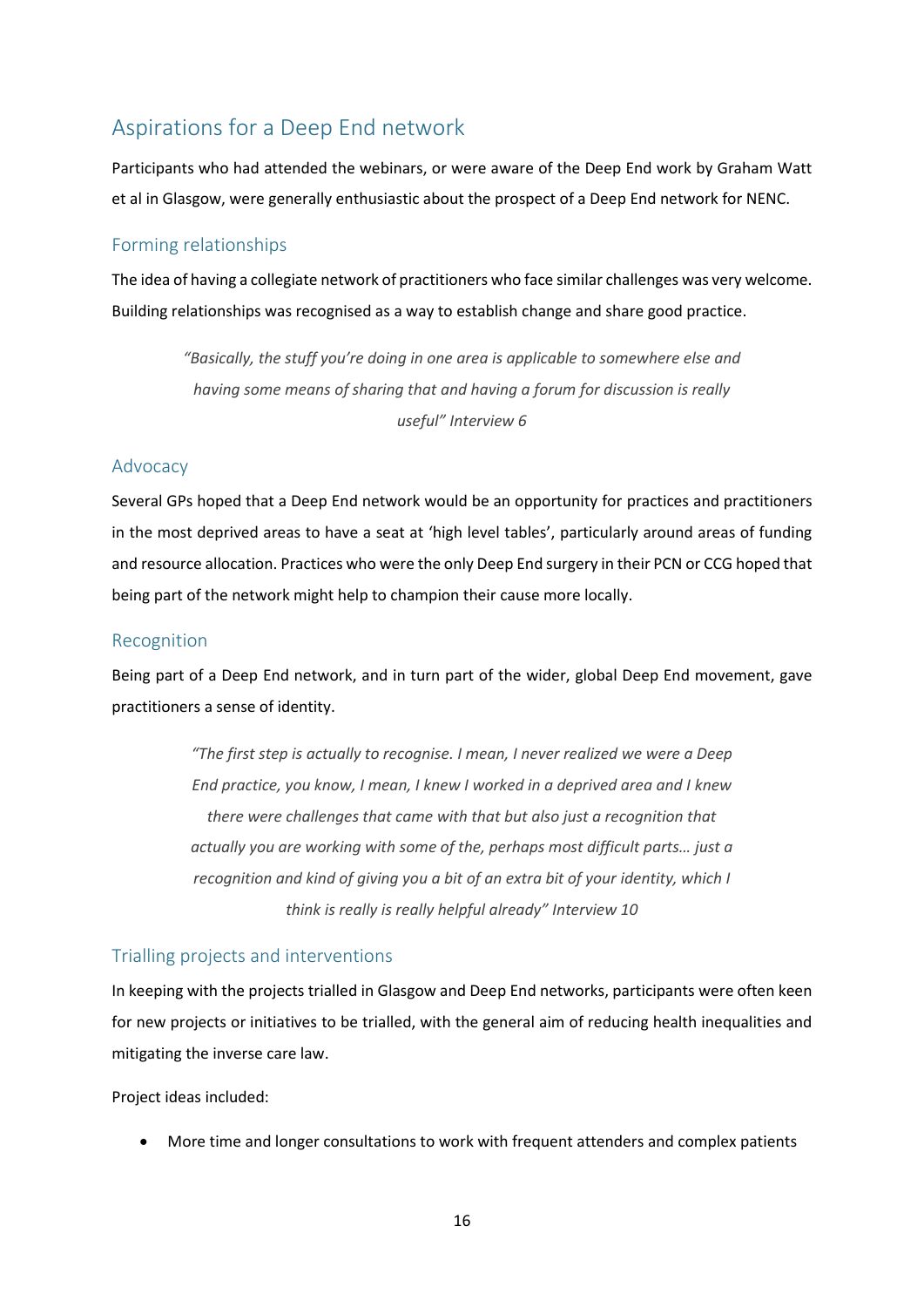- Protected and/or facilitated time to look at the way the practice is run and ways it could be improved, particularly patient access
- Having services more local to the communities that needed them, e.g. drug and alcohol services, Recovery College, talking therapies, pain management services
- Improving health promotion for housebound patients, particularly around cancer screening and smoking cessation
- A reminder service to encourage patients to attend appointments or to follow up DNAs and find out the barriers to attendance
- Introducing longer consultations or pharmacy support for helping patients reduce their opiate or gabapentinoid use
- Practice-level link workers rather than PCN-level
- Groups for young parents to provide emotional and educational support.

#### <span id="page-16-0"></span>Recruitment and retention

The Deep End network was seen by participants as a way to overcome recruitment challenges and promote the idea that the Deep End is an interesting and rewarding place to work. Giving the most deprived practices priority for funded fellowship opportunities was cited as one way of achieving this.

#### <span id="page-16-1"></span>Education

Having a presence in the local medical schools and the GP training scheme were felt to be important. Participants felt strongly that the Deep End was a valuable place to teach students about the social determinants of health.

*"Certainly when I was at medical school, it was very much done delivered from a kind of a social science, public health perspective …I think it needs to be a bit more real and a bit more meaty… just saying like okay this is your surgery, morning surgery in a deprived practice. You know what, what are the issues here. You know, why are you seeing people that are dying young? Why are you seeing patients, you know, why do you have high suicide rates? Why have you got girls that are pregnant at thirteen? You know, what's going on?" Interview 10*

#### <span id="page-16-2"></span>Measuring success

It was important for the Steering Group to know how the success of the network could be measured. While reducing health inequalities and increasing healthy life expectancy were recognised as the ultimate goals for the network, most participants were realistic about what could be achieved, particularly in a short timeframe.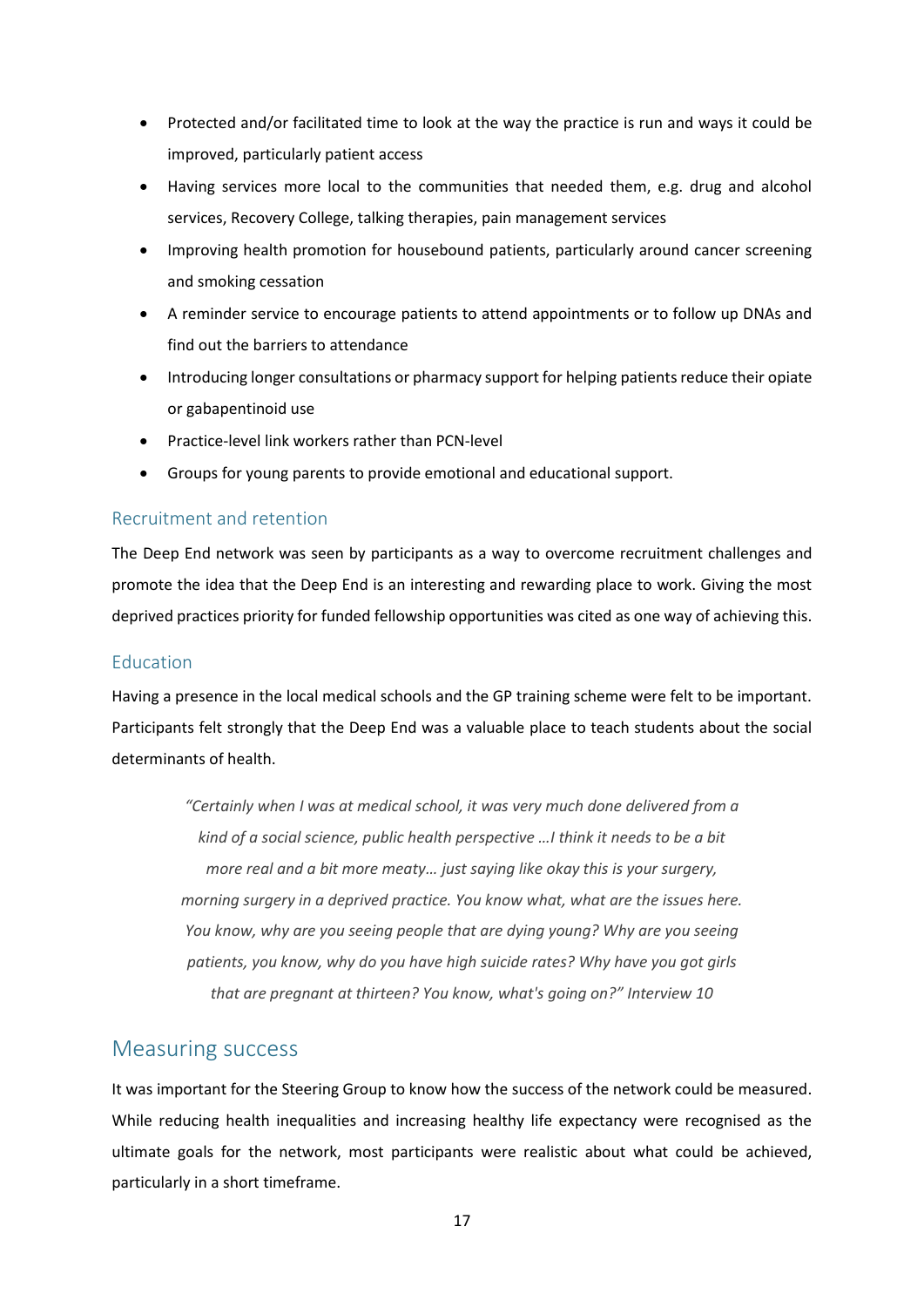Improving recruitment and staffing levels was seen as one tangible way of measuring success. Participants were keen to stress that although patient outcomes were very important, staff wellbeing and levels of burnout should also be priority outcome measures. Several participants were sceptical about the need to produce concrete evidence about the positive impacts of the Deep End and were keen for softer measures and intuitive feelings not to be dismissed.

A desirable legacy of the Deep End network was for it to be sustainable and still in existence in 5-10 years' time!

#### <span id="page-17-0"></span>Barriers to establishing Deep End NENC

Primary care practitioners are no strangers to re-organisation and the introduction of new and shiny networks making ambitious promises. As such, there was some scepticism among participants – some wanted to see tangible projects or advocacy work in action before committing to any involvement. Several years ago, there had been an attempt to establish a Deep End network in Middlesbrough but this had seemingly fallen by the wayside, adding to uncertainty about the feasibility of a new project.

Time is a limited resource and some participants felt that they already had adequate professional support between their own surgery colleagues and their PCN – they were unsure what the added value of a Deep End network would be. Others worried that attendance at meetings or webinars would be hampered by the availability of clinical cover or "backfill". Although the webinar format was initially a biproduct of Covid-19, attending webinars was felt to be easier and more accessible than attending a meeting that was held somewhere centrally in the region.

The historical lack of a geographical surgery "catchment area" in Middlesbrough means that all practices draw from the same pool of patients and the dividing line between practices that are Deep End or not felt somewhat arbitrary when most practices are facing very similar challenges of deprivation. Out with Middlesbrough, similar concerns were shared around the likelihood of getting PCNs to agree to any extra support for Deep End practices – either due to other PCN practices being very deprived but not quite meeting Deep End criteria, or due to them being very affluent with different priorities.

The fact that some of the participants had never heard of the Deep End network, let alone attended webinars, implied that communication and engagement needed to be increased. Practices in Teesside and professional groups other than GPs could be prioritised for this.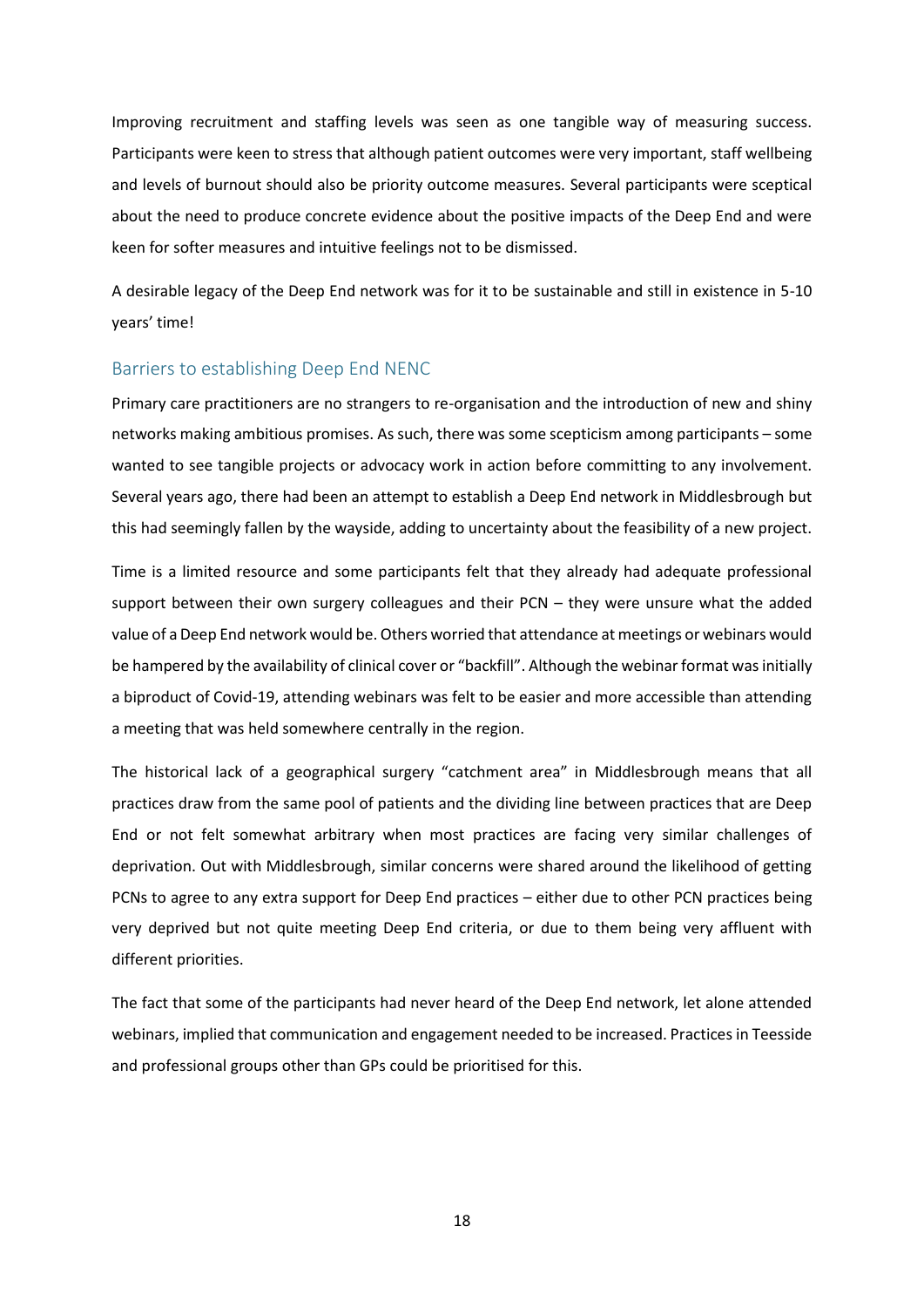#### <span id="page-18-0"></span>Covid-19

The Covid-19 pandemic had brought new challenges to the Deep End. Participants voiced concerns that the government and other health leaders were not adequately considering the needs of those in the most deprived areas and that not enough was being done to help these communities recover.

*"I just worry that our communities are just going to get left behind even more, forgotten even more, because what seems a good idea to the people in the pearly towers is not what's a good idea on the ground for patients. And I don't profess that I know what's best for all of our patients. I don't live in the conditions they live in. But I'm probably a bit more in tune to it." Interview 10*

#### <span id="page-18-1"></span>Access

Many participants were concerned that the move to remote consulting would disadvantage those from low incomes who might not have access to smartphones or reliable internet connections. There were some positives though: sending and receiving text messages from patients was heralded as an excellent new addition and a good way to contact some of those who were hardest to reach.

Most practitioners felt it was important to have some face-to-face appointments available and felt that their practice was seeing more people in-person than other surgeries in more affluent areas. Many felt nervous about the impact of remote consulting on clinical care and had concerns about missed diagnoses; others worried about the lasting negative impact between general practice and the community. Older patients were very reluctant to 'bother the doctor' and many felt they were downplaying their symptoms. DN1 described being asked to act beyond her competence when clinically assessing patients because certain GPs were asking the district nursing team to make more decisions as they were already visiting the patient. As well as being professionally uncomfortable for the nurses, this hands-off approach had upset some patients and their families, particularly in palliative care situations.

> *"So, even as far as palliative care - we have, we're having patients that haven't been seen that are dying. And it's been quite tough for the families because, you know, they would quite like to see a doctor." Interview 5*

One participant in Newcastle expressed concern about the fact that the coronavirus 'Hot Hub' for the local area (a service specially equipped to assess patients with symptoms of Covid-19) was located somewhere that was driving distance away: patients without cars were unable to access it, meaning they had to be seen in their local surgery instead. This may have resulted in higher levels of Covid-19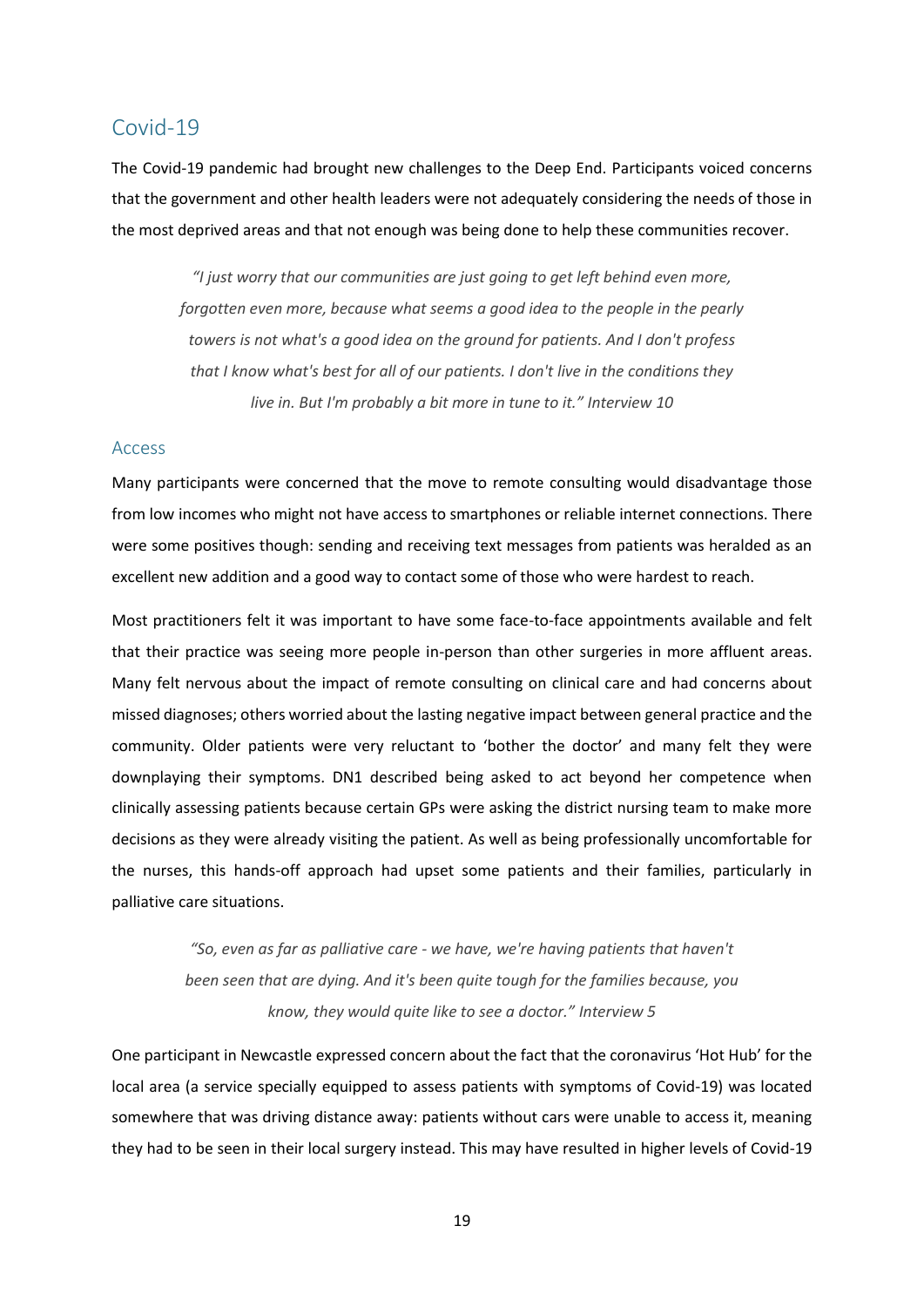infection among practice staff. Similar concerns were raised about access to testing facilities and vaccine centres.

#### <span id="page-19-0"></span>Health literacy and following the guidelines

Some practitioners expressed concern around patients being seemingly unaware of the government guidelines around getting tested for coronavirus. Even those who presented with classic symptoms such as a cough often needed prompting to seek out a test.

> *"A guy I spoke to last week, cough and breathlessness for the last week, getting worse, lives alone. Well, you know, "do you think it could be covid?" "Oh, I don't know." "Have you had a covid test?" "No." "Do you know how to get one?" "No, how do I do that doc?" And you just think, surely, with the last six months, the media, all the rest of it but just not not crossed his mind" Interview 8*

Concerns about health literacy and understanding also resulted in practitioners having a lower threshold for referring people with suspected Covid to hospital.

At the time of interviews (October-December 2020), most participants described seeing an increase in positive test rates in their community, but this was yet to translate into increasing hospitalisations or deaths out with care homes.

#### <span id="page-19-1"></span>Service reduction

In addition to a general move to remote consulting, the pandemic meant that a lot of additional services were stopped or moved online. These included group consultations for chronic pain, befriending services for elderly or housebound patients, social coffee mornings for isolated patients. Due to digital poverty or lack of IT literacy, the online alternatives to these services were often inaccessible for Deep End patients and practitioners felt there was little point in trying to move them to a video platform.

*"I think the loneliness thing is a big thing… if there was more that people could do to have these like befriending schemes and things and but at the moment, it's all kind of zoom based, isn't it, and none of our patients could really do that." Interview 5*

In the first wave of the pandemic, health visiting, social work and midwifery services were reduced due to staff redeployment: this, coupled with school closures, led to a lot of participants expressing concerns about the level of child safeguarding issues that were going undetected.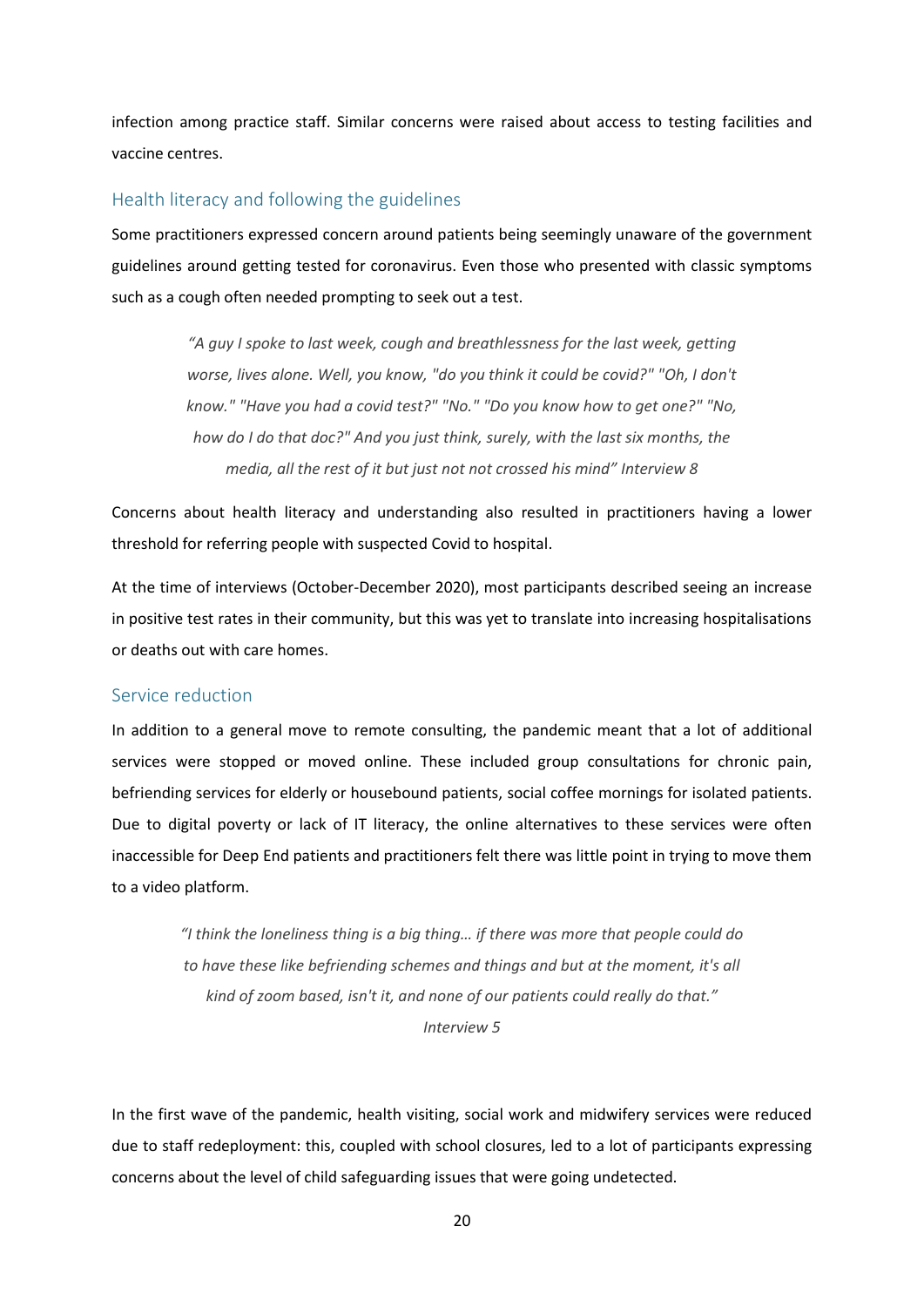*"The child safeguarding situation fills me with dread about what's happening in some of these families and some of these houses. The lack of other support like schools like social services, all that stuff really concerns me and throughout lockdown because we've been one of the services that's remained open and visible, we're being presented with a lot of this stuff which is difficult. And we're being presented with it without lots of the support that we normally have to manage it." Interview 1*